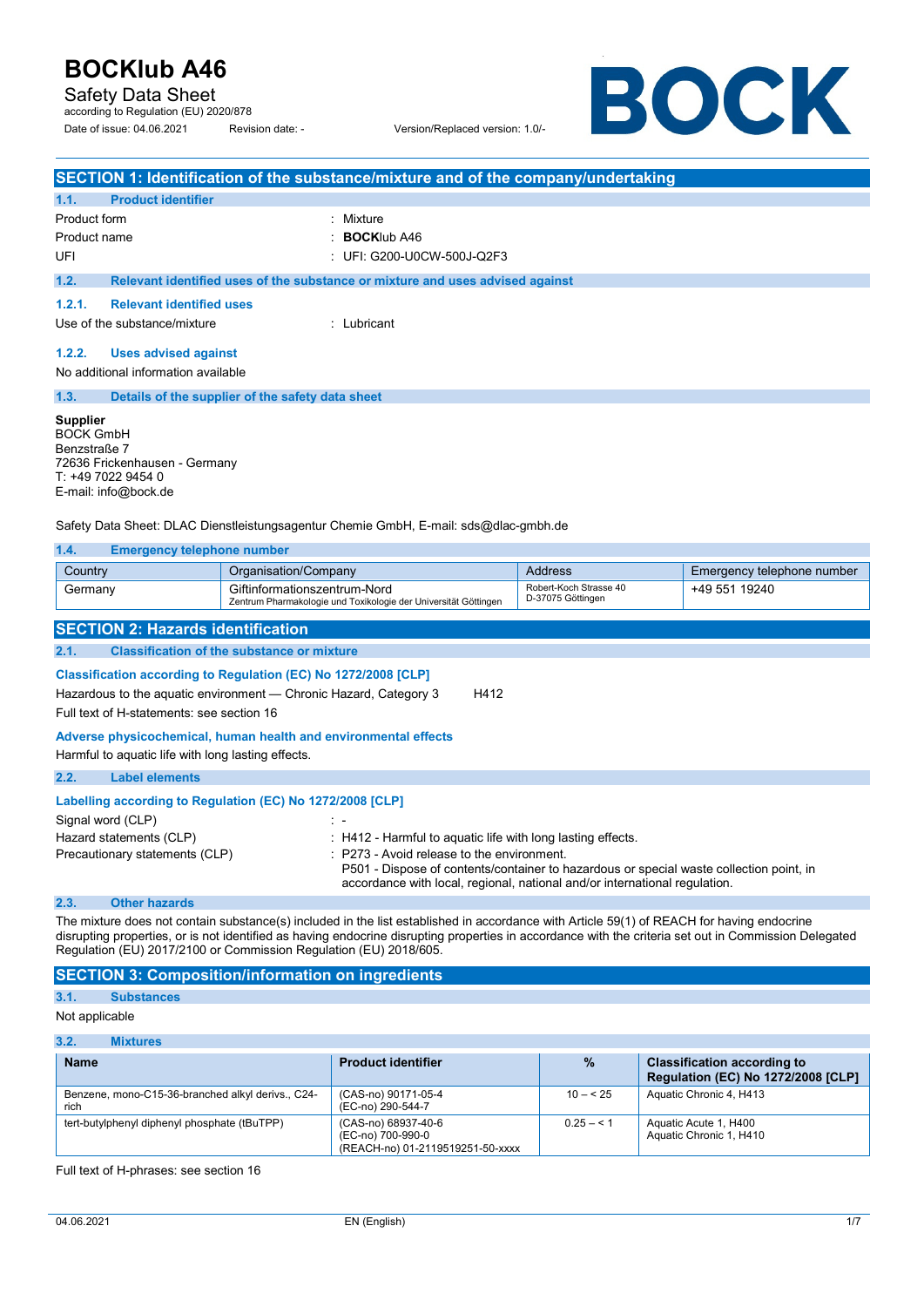# Safety Data Sheet<br>according to Regulation (EU) 2020/878

|                    | according to Regulation (EU) 2020/878                               |                                                                                                                                                                                                                                                          |
|--------------------|---------------------------------------------------------------------|----------------------------------------------------------------------------------------------------------------------------------------------------------------------------------------------------------------------------------------------------------|
|                    | <b>SECTION 4: First aid measures</b>                                |                                                                                                                                                                                                                                                          |
| 4.1.               | <b>Description of first aid measures</b>                            |                                                                                                                                                                                                                                                          |
|                    | First-aid measures general                                          | Remove/Take off immediately all contaminated clothing. Call a poison center or a doctor if you<br>feel unwell.                                                                                                                                           |
|                    | First-aid measures after inhalation                                 | Remove person to fresh air and keep comfortable for breathing.                                                                                                                                                                                           |
|                    | First-aid measures after skin contact                               | Wash with plenty of soap and water.                                                                                                                                                                                                                      |
|                    | First-aid measures after eye contact                                | Rinse cautiously with water for several minutes. Remove contact lenses, if present and easy to<br>do. Continue rinsing.                                                                                                                                  |
|                    | First-aid measures after ingestion                                  | Rinse mouth. Drink plenty of water as a precaution.                                                                                                                                                                                                      |
| 4.2.               | Most important symptoms and effects, both acute and delayed         |                                                                                                                                                                                                                                                          |
| Symptoms/effects   |                                                                     | : Not expected to present a significant hazard under anticipated conditions of normal use.                                                                                                                                                               |
| 4.3.               |                                                                     | Indication of any immediate medical attention and special treatment needed                                                                                                                                                                               |
|                    | Treat symptomatically.                                              |                                                                                                                                                                                                                                                          |
|                    | <b>SECTION 5: Firefighting measures</b>                             |                                                                                                                                                                                                                                                          |
| 5.1.               | <b>Extinguishing media</b>                                          |                                                                                                                                                                                                                                                          |
|                    | Suitable extinguishing media                                        | : Carbon dioxide. Dry extinguishing powder. Water spray. For a significant fire : Alcohol resistant<br>foam. Making extinguishing agents environment-friendly.                                                                                           |
|                    | Unsuitable extinguishing media                                      | Do not use a heavy water stream.                                                                                                                                                                                                                         |
| 5.2.               | Special hazards arising from the substance or mixture               |                                                                                                                                                                                                                                                          |
| fire               | Hazardous decomposition products in case of                         | : Toxic fumes may be released. Carbon dioxide. Carbon monoxide.                                                                                                                                                                                          |
| 5.3.               | <b>Advice for firefighters</b>                                      |                                                                                                                                                                                                                                                          |
|                    | Firefighting instructions                                           | : Use water spray or fog for cooling exposed containers. Prevent fire-fighting water from entering<br>environment. Move containers away from the fire area if this can be done without risk.                                                             |
|                    | Protection during firefighting                                      | Do not enter fire area without proper protective equipment, including respiratory protection.                                                                                                                                                            |
|                    | <b>SECTION 6: Accidental release measures</b>                       |                                                                                                                                                                                                                                                          |
| 6.1.               | Personal precautions, protective equipment and emergency procedures |                                                                                                                                                                                                                                                          |
| General measures   |                                                                     | : Provide adequate ventilation. Spilled material may present a slipping hazard.                                                                                                                                                                          |
| 6.1.1.             | For non-emergency personnel                                         |                                                                                                                                                                                                                                                          |
|                    | Emergency procedures                                                | Evacuate unnecessary personnel.                                                                                                                                                                                                                          |
| 6.1.2.             | For emergency responders                                            |                                                                                                                                                                                                                                                          |
|                    | Protective equipment                                                | Do not attempt to take action without suitable protective equipment. For further information refer<br>to section 8: "Exposure controls/personal protection".                                                                                             |
| 6.2.               | <b>Environmental precautions</b>                                    |                                                                                                                                                                                                                                                          |
|                    |                                                                     | Prevent entry to sewers and public waters. Contain the spilled material by bunding. Notify authorities if product enters sewers or public waters.                                                                                                        |
| 6.3.               | Methods and material for containment and cleaning up                |                                                                                                                                                                                                                                                          |
|                    | Methods for cleaning up                                             | : Soak up spills with inert solids, such as clay or diatomaceous earth as soon as possible. Stop<br>leak if safe to do so. Dispose of in accordance with relevant local regulations.                                                                     |
| 6.4.               | <b>Reference to other sections</b>                                  |                                                                                                                                                                                                                                                          |
|                    |                                                                     | See section 8 for exposure controls and personal protection. Concerning disposal elimination after cleaning, see section 13.                                                                                                                             |
|                    | <b>SECTION 7: Handling and storage</b>                              |                                                                                                                                                                                                                                                          |
| 7.1.               | <b>Precautions for safe handling</b>                                |                                                                                                                                                                                                                                                          |
|                    | Precautions for safe handling                                       | Ensure good ventilation of the work station. Avoid the formation of aerosol. Avoid contact with<br>skin and eyes. Wear suitable protective clothing.                                                                                                     |
|                    | Hygiene measures                                                    | Handle in accordance with good industrial hygiene and safety procedures. Do not eat, drink or<br>smoke when using this product. Wash hands and other exposed areas with mild soap and water<br>before eating, drinking or smoking and when leaving work. |
| 7.2.               | Conditions for safe storage, including any incompatibilities        |                                                                                                                                                                                                                                                          |
| Storage conditions |                                                                     | : Store in original container. Keep container tightly closed. Keep at temperature not exceeding the<br>flash point.                                                                                                                                      |
|                    | Prohibitions on mixed storage                                       | Keep away from food, drink and animal feedingstuffs.                                                                                                                                                                                                     |
|                    |                                                                     |                                                                                                                                                                                                                                                          |

Lubricant.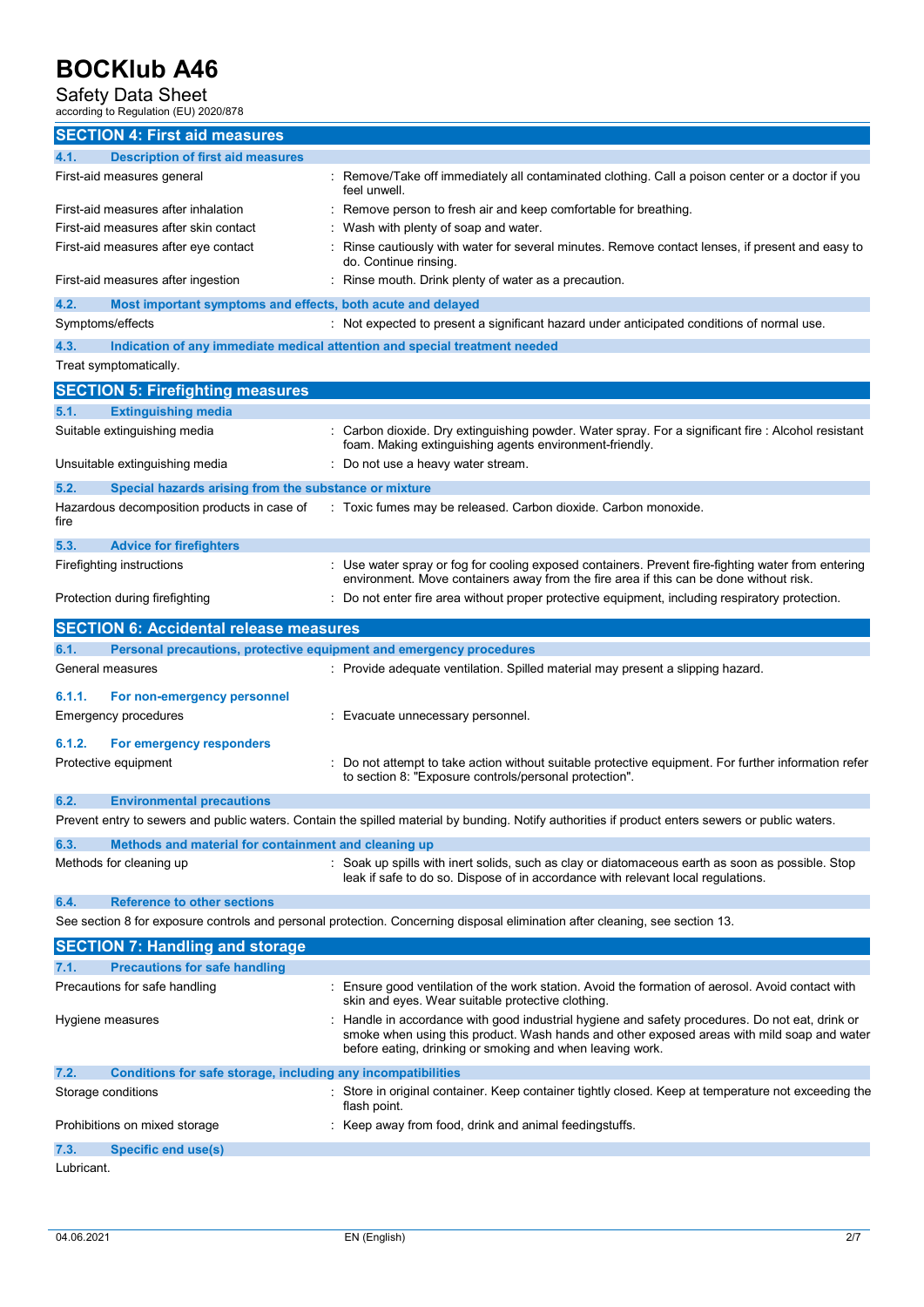Safety Data Sheet<br>according to Regulation (EU) 2020/878

| <b>SECTION 8: Exposure controls/personal protection</b>       |                                                                                                                                                                                   |
|---------------------------------------------------------------|-----------------------------------------------------------------------------------------------------------------------------------------------------------------------------------|
| 8.1.<br><b>Control parameters</b>                             |                                                                                                                                                                                   |
| tert-butylphenyldiphenyl phosphate (tBuTPP)                   |                                                                                                                                                                                   |
| <b>DNEL/DMEL (Workers)</b>                                    |                                                                                                                                                                                   |
| Long-term - systemic effects, dermal                          | 10.75 mg/kg bodyweight/day                                                                                                                                                        |
| Long-term - systemic effects, inhalation                      | $7.58$ mg/m <sup>3</sup>                                                                                                                                                          |
| <b>DNEL/DMEL (General population)</b>                         |                                                                                                                                                                                   |
| Long-term - systemic effects, oral                            | 5.375 mg/kg bodyweight/day                                                                                                                                                        |
| Long-term - systemic effects, inhalation                      | 1.87 mg/m <sup>3</sup>                                                                                                                                                            |
|                                                               |                                                                                                                                                                                   |
| Long-term - systemic effects, dermal                          | 5.375 mg/kg bodyweight/day                                                                                                                                                        |
| <b>PNEC (Water)</b>                                           |                                                                                                                                                                                   |
| PNEC aqua (freshwater)                                        | $0.004$ mg/l                                                                                                                                                                      |
| PNEC aqua (marine water)                                      | $0 \text{ mg/l}$                                                                                                                                                                  |
| PNEC aqua (intermittent, freshwater)                          | $2.02 \mu g/l$                                                                                                                                                                    |
| <b>PNEC (Sediment)</b>                                        |                                                                                                                                                                                   |
| PNEC sediment (freshwater)                                    | 3.12 mg/kg dwt                                                                                                                                                                    |
| PNEC sediment (marine water)                                  | $0.312$ mg/kg dwt                                                                                                                                                                 |
| <b>PNEC (Soil)</b>                                            |                                                                                                                                                                                   |
| <b>PNEC</b> soil                                              | $0.246$ mg/kg dwt                                                                                                                                                                 |
| <b>PNEC (Oral)</b>                                            |                                                                                                                                                                                   |
| PNEC oral (secondary poisoning)                               | 23.89 mg/kg food                                                                                                                                                                  |
| <b>Exposure controls</b><br>8.2.                              |                                                                                                                                                                                   |
| Appropriate engineering controls                              | : Ensure good ventilation of the work station.                                                                                                                                    |
| Hand protection                                               | : Wear suitable gloves (EN 374). Nitrile rubber. 0.38 mm. The exact break trough time has to be<br>found out by the manufacturer of the protective gloves and has to be observed. |
| Eye protection                                                | Safety goggles recommended during refilling.                                                                                                                                      |
| Skin and body protection                                      | Wear suitable protective clothing.                                                                                                                                                |
| Respiratory protection                                        | No respiratory protection needed under normal use conditions. In case of inadequate ventilation<br>wear respiratory protection. Breathing apparatus with filter A.                |
| Environmental exposure controls                               | : Avoid release to the environment.                                                                                                                                               |
| <b>SECTION 9: Physical and chemical properties</b>            |                                                                                                                                                                                   |
| Information on basic physical and chemical properties<br>9.1. |                                                                                                                                                                                   |
| Physical state                                                | : Liquid                                                                                                                                                                          |
| Colour                                                        | Light yellow                                                                                                                                                                      |
| Odour                                                         | Characteristic                                                                                                                                                                    |
| Melting point/freezing point                                  | No data available                                                                                                                                                                 |
| Boiling point or initial boiling point and boiling<br>range   | : No data available                                                                                                                                                               |
| Flammability                                                  | No data available                                                                                                                                                                 |
| Lower and upper explosion limit                               | No data available                                                                                                                                                                 |
| Flash point                                                   | 199 °C                                                                                                                                                                            |
| Auto-ignition temperature                                     | No data available                                                                                                                                                                 |
| Decomposition temperature                                     | No data available                                                                                                                                                                 |
| рH                                                            | No data available                                                                                                                                                                 |
| Kinematic viscosity                                           | 46 mm <sup>2</sup> /s (40 °C)                                                                                                                                                     |
| Solubility                                                    | Water: practically insoluble                                                                                                                                                      |
| Partition coefficient n-octanol/water (log value)             | Not applicable                                                                                                                                                                    |
| Vapour pressure                                               | No data available                                                                                                                                                                 |
| Density and/or relative density                               | 0.86 g/cm <sup>3</sup> (15 °C)                                                                                                                                                    |
| Relative vapour density                                       | No data available                                                                                                                                                                 |
| Particle characteristics                                      | : Not applicable                                                                                                                                                                  |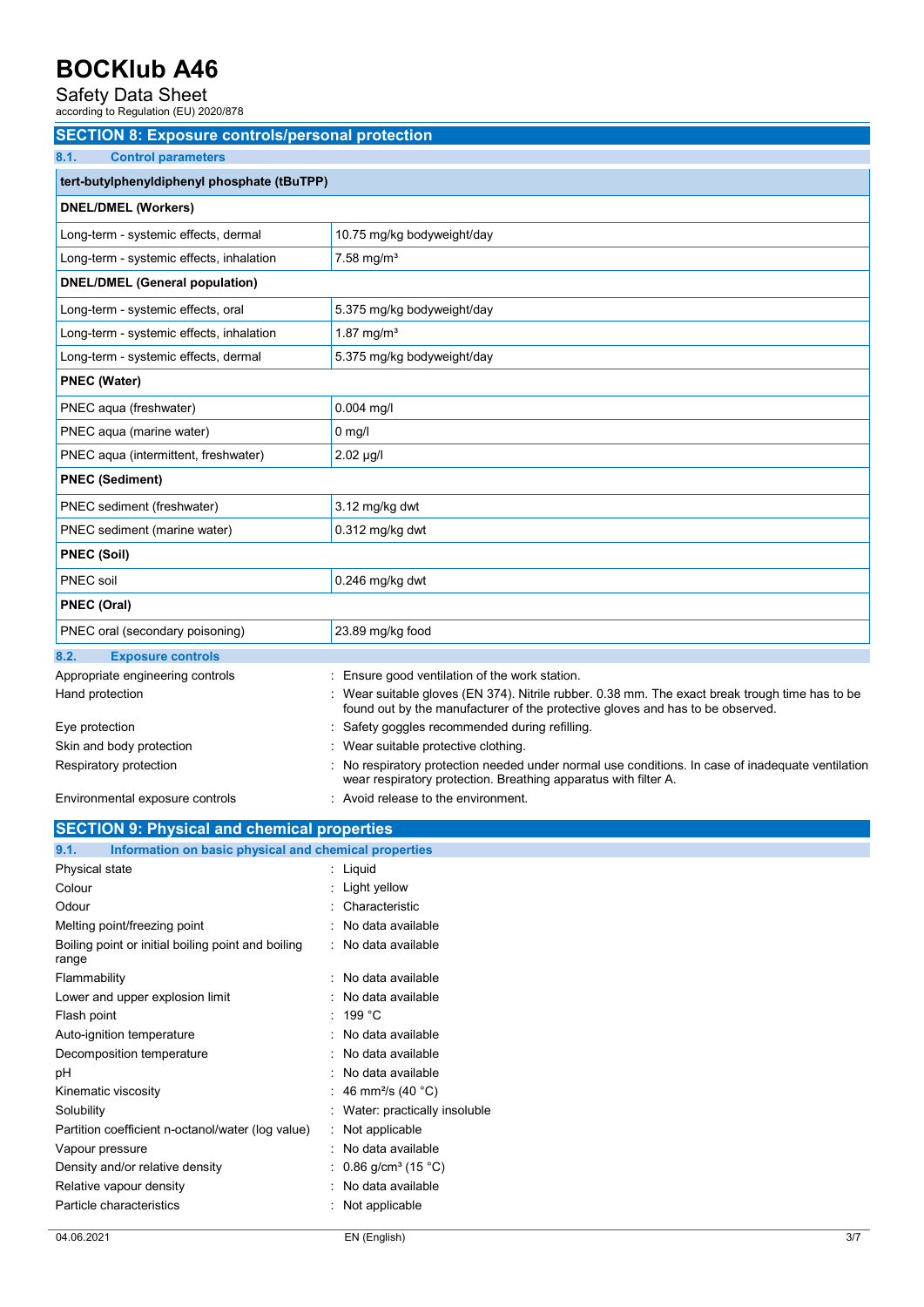# Safety Data Sheet<br>according to Regulation (EU) 2020/878

### **9.2. Other information**

## **9.2.1. Information with regard to physical hazard classes**

Explosive properties **in the explosive properties** : No explosive properties

- Oxidising properties **in the contract of the Contract Contract Contract Contract Contract Contract Contract Contract Contract Contract Contract Contract Contract Contract Contract Contract Contract Contract Contract Contra**
- **9.2.2. Other safety characteristics**

## No additional information available

|       | <b>SECTION 10: Stability and reactivity</b>                                                                            |
|-------|------------------------------------------------------------------------------------------------------------------------|
| 10.1. | <b>Reactivity</b>                                                                                                      |
|       | No dangerous reactions known under normal conditions of use.                                                           |
| 10.2. | <b>Chemical stability</b>                                                                                              |
|       | Stable under use and storage conditions as recommended in section 7.                                                   |
| 10.3. | <b>Possibility of hazardous reactions</b>                                                                              |
|       | None under normal use.                                                                                                 |
| 10.4. | <b>Conditions to avoid</b>                                                                                             |
|       | High temperature.                                                                                                      |
| 10.5. | <b>Incompatible materials</b>                                                                                          |
|       | Strong acids. Strong bases. Strong oxidizing agents.                                                                   |
| 10.6. | <b>Hazardous decomposition products</b>                                                                                |
|       | No hazardous decomposition products known. In case of fire: Toxic gases are released. Carbon dioxide. Carbon monoxide. |
|       | <b>SECTION 11: Toxicological information</b>                                                                           |
| 11.1. | Information on hazard classes as defined in Regulation (EC) No 1272/2008                                               |

Acute toxicity **in the case of the Case of the Case of the Case of the Case of the Case of the Case of the Case of the Case of the Case of the Case of the Case of the Case of the Case of the Case of the Case of the Case of** 

- 
- Based on available data, the classification criteria are not met

| Benzene, mono-C15-36-branched alkyl derivs., C24-rich (90171-05-4) |                                                                  |  |  |
|--------------------------------------------------------------------|------------------------------------------------------------------|--|--|
| LD50 oral rat                                                      | > 10000 mg/kg                                                    |  |  |
| tert-butylphenyldiphenyl phosphate (tBuTPP)                        |                                                                  |  |  |
| LD50 oral rat                                                      | > 5000 mg/kg                                                     |  |  |
| LD50 dermal rabbit                                                 | > 2000 mg/kg                                                     |  |  |
| <b>LC50</b> Inhalation rat                                         | $> 0.4$ mg/l/6 h                                                 |  |  |
| Skin corrosion/irritation                                          | Not classified                                                   |  |  |
|                                                                    | Based on available data, the classification criteria are not met |  |  |
| Serious eye damage/irritation                                      | Not classified                                                   |  |  |
|                                                                    | Based on available data, the classification criteria are not met |  |  |
| Respiratory or skin sensitisation                                  | Not classified                                                   |  |  |
|                                                                    | Based on available data, the classification criteria are not met |  |  |
| Germ cell mutagenicity                                             | Not classified                                                   |  |  |
|                                                                    | Based on available data, the classification criteria are not met |  |  |
| Carcinogenicity                                                    | Not classified                                                   |  |  |
|                                                                    | Based on available data, the classification criteria are not met |  |  |
| Reproductive toxicity                                              | Not classified                                                   |  |  |
|                                                                    | Based on available data, the classification criteria are not met |  |  |
| Specific target organ toxicity (single exposure)                   | : Not classified                                                 |  |  |
|                                                                    | Based on available data, the classification criteria are not met |  |  |
| Specific target organ toxicity (repeated                           | Not classified                                                   |  |  |
| exposure)                                                          | Based on available data, the classification criteria are not met |  |  |
| Aspiration hazard                                                  | Not classified                                                   |  |  |
|                                                                    | Based on available data, the classification criteria are not met |  |  |
| Information on other hazards<br>11.2.                              |                                                                  |  |  |
| Potential adverse human health effects and<br>symptoms             | Based on available data, the classification criteria are not met |  |  |

| <b>SECTION 12: Ecological information</b> |                  |
|-------------------------------------------|------------------|
| 12.1.<br><b>Toxicity</b>                  |                  |
| Acute aquatic toxicity                    | : Not classified |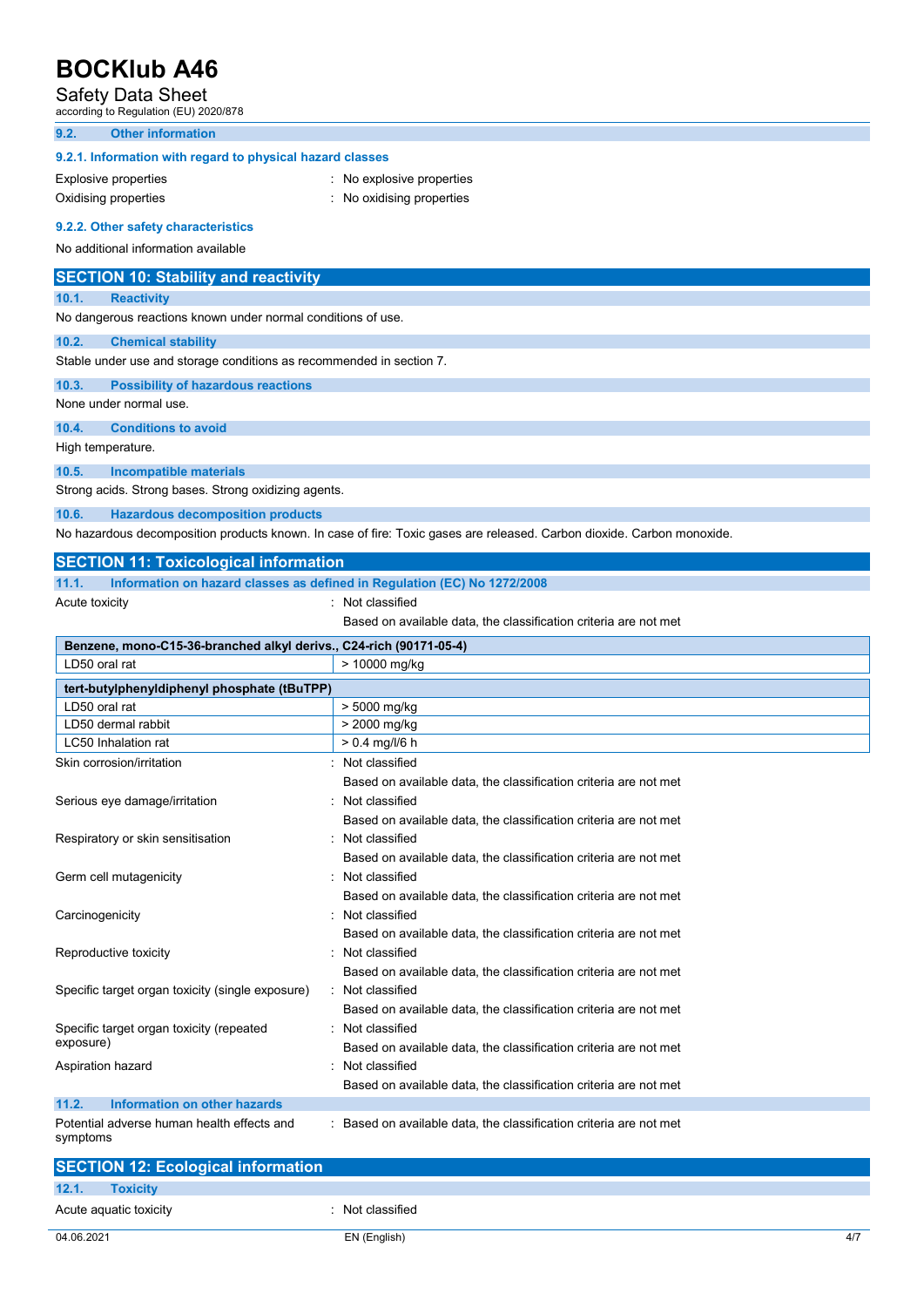# Safety Data Sheet<br>according to Regulation (EU) 2020/878

| Chronic aquatic toxicity                                           | : Harmful to aquatic life with long lasting effects.                                                                                                                                                                                                  |
|--------------------------------------------------------------------|-------------------------------------------------------------------------------------------------------------------------------------------------------------------------------------------------------------------------------------------------------|
| Benzene, mono-C15-36-branched alkyl derivs., C24-rich (90171-05-4) |                                                                                                                                                                                                                                                       |
| LC50 fish                                                          | > 10000 mg/l 96 h                                                                                                                                                                                                                                     |
| EC50 crustacea                                                     | > 1000 mg/l 48 h, Daphnia magna                                                                                                                                                                                                                       |
| tert-butylphenyldiphenyl phosphate (tBuTPP)                        |                                                                                                                                                                                                                                                       |
| LC50 fish                                                          | 0.8 mg/l 96 h, Ictalurus punctatus                                                                                                                                                                                                                    |
| EC50 crustacea                                                     | 0.202 mg/l 48 h, Daphnia magna                                                                                                                                                                                                                        |
| EC50 algae                                                         | 1.4 mg/l 72 h, Pseudokirchneriella subcapitata                                                                                                                                                                                                        |
| NOEC chronic fish                                                  | 0.093 mg/l 90 d, Pimephales promelas                                                                                                                                                                                                                  |
| NOEC chronic crustacea                                             | 0.0399 mg/l 21 d, Daphnia magna                                                                                                                                                                                                                       |
| NOEC chronic algae                                                 | 0.05 mg/l 72 h, Pseudokirchneriella subcapitata                                                                                                                                                                                                       |
| <b>Persistence and degradability</b><br>12.2.                      |                                                                                                                                                                                                                                                       |
| Benzene, mono-C15-36-branched alkyl derivs., C24-rich (90171-05-4) |                                                                                                                                                                                                                                                       |
| Persistence and degradability                                      | Not readily biodegradable.                                                                                                                                                                                                                            |
| Biodegradation                                                     | 58.8 % 28 d (OECD 301 F)                                                                                                                                                                                                                              |
| tert-butylphenyldiphenyl phosphate (tBuTPP)                        |                                                                                                                                                                                                                                                       |
| Persistence and degradability                                      | Readily biodegradable.                                                                                                                                                                                                                                |
| Biodegradation                                                     | 61 % 28 d (OECD 301 D)                                                                                                                                                                                                                                |
| 12.3.<br><b>Bioaccumulative potential</b>                          |                                                                                                                                                                                                                                                       |
| tert-butylphenyldiphenyl phosphate (tBuTPP)                        |                                                                                                                                                                                                                                                       |
| Partition coefficient n-octanol/water (Log Pow)                    | 4.68 $(25 °C)$                                                                                                                                                                                                                                        |
| 12.4.<br><b>Mobility in soil</b>                                   |                                                                                                                                                                                                                                                       |
| No additional information available                                |                                                                                                                                                                                                                                                       |
| 12.5.<br><b>Results of PBT and vPvB assessment</b>                 | Not fulfilling Persistent, Bioaccumulative and Toxic (PBT), very Persistent and very Bioaccumulative (vPvB) criteria.                                                                                                                                 |
| 12.6.<br><b>Endocrine disrupting properties</b>                    |                                                                                                                                                                                                                                                       |
| No additional information available                                |                                                                                                                                                                                                                                                       |
| 12.7.<br><b>Other adverse effects</b>                              |                                                                                                                                                                                                                                                       |
| No additional information available                                |                                                                                                                                                                                                                                                       |
| <b>SECTION 13: Disposal considerations</b>                         |                                                                                                                                                                                                                                                       |
| <b>Waste treatment methods</b><br>13.1.                            |                                                                                                                                                                                                                                                       |
| Regional legislation (waste)                                       | : Dispose in a safe manner in accordance with local/national regulations.                                                                                                                                                                             |
| European List of Waste (LoW) code                                  | : 13 02 08* - other engine, gear and lubricating oils                                                                                                                                                                                                 |
| Waste code number                                                  | The valid EWC waste code numbers are source related. The manufacturer is therefore unable to<br>specify EWC waste codes for the articles or products used in the various sectors. The EWC<br>codes listed are intended as a recommendation for users. |
| <b>SECTION 14: Transport information</b>                           |                                                                                                                                                                                                                                                       |
| In accordance with IATA / IMDG / ADR                               |                                                                                                                                                                                                                                                       |
| 14.1.<br><b>UN number or ID number</b>                             |                                                                                                                                                                                                                                                       |
| UN-No. (ADR)                                                       | : Not applicable                                                                                                                                                                                                                                      |
| UN-No. (IMDG)<br>UN-No. (IATA)                                     | Not applicable<br>: Not applicable                                                                                                                                                                                                                    |
| 14.2.                                                              |                                                                                                                                                                                                                                                       |
| <b>UN proper shipping name</b><br>Proper Shipping Name (ADR)       | Not applicable                                                                                                                                                                                                                                        |
| Proper Shipping Name (IMDG)                                        | Not applicable                                                                                                                                                                                                                                        |
| Proper Shipping Name (IATA)                                        | Not applicable                                                                                                                                                                                                                                        |
| 14.3.<br><b>Transport hazard class(es)</b>                         |                                                                                                                                                                                                                                                       |
| ADR                                                                |                                                                                                                                                                                                                                                       |
| Transport hazard class(es) (ADR)                                   | : Not applicable                                                                                                                                                                                                                                      |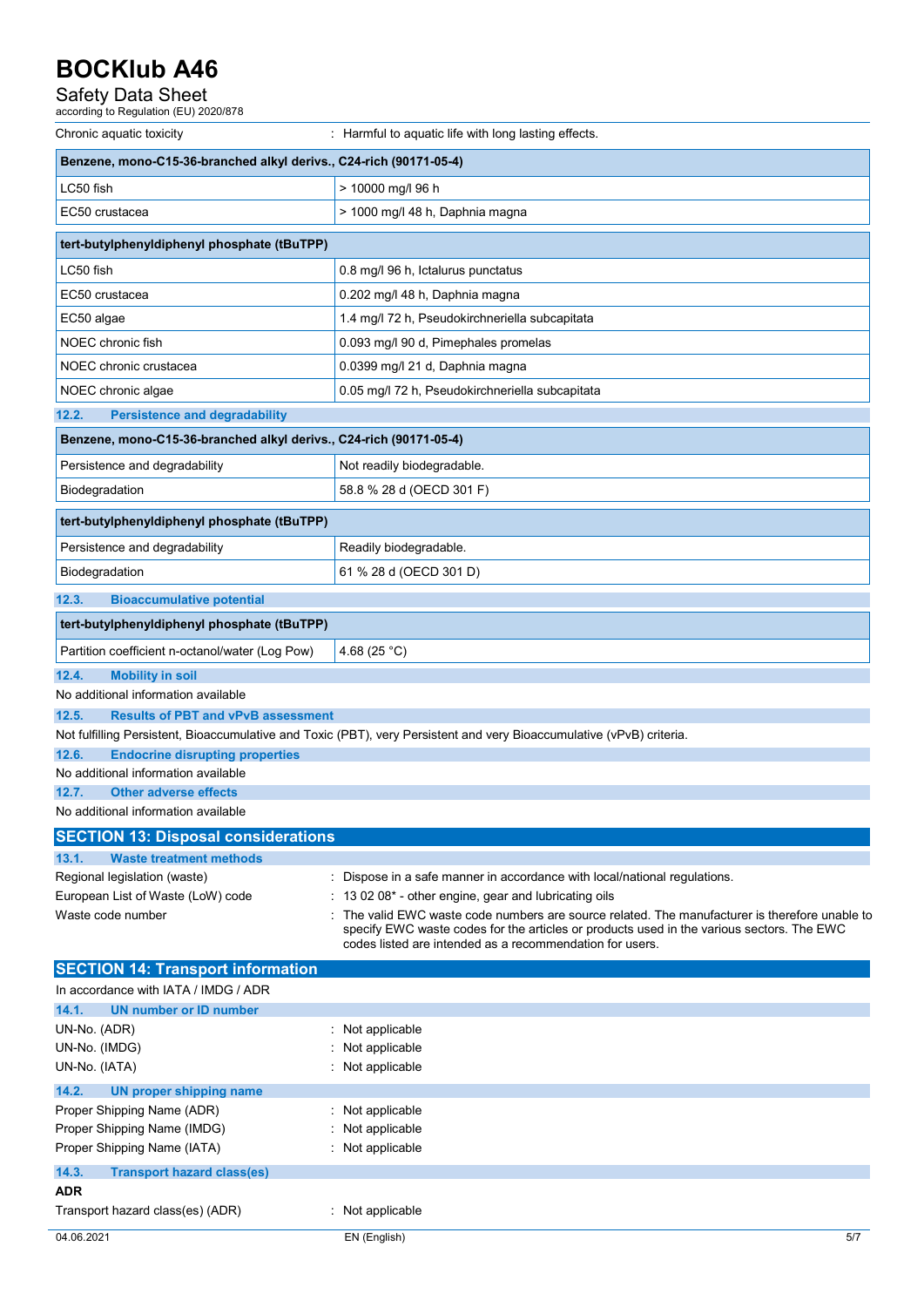## Safety Data Sheet

according to Regulation (EU) 2020/878

| <b>IMDG</b><br>Transport hazard class(es) (IMDG)                                                                                    | $:$ Not applicable                       |
|-------------------------------------------------------------------------------------------------------------------------------------|------------------------------------------|
| <b>IATA</b><br>Transport hazard class(es) (IATA)                                                                                    | $:$ Not applicable                       |
| 14.4.<br><b>Packing group</b>                                                                                                       |                                          |
| Packing group (ADR)                                                                                                                 | : Not applicable                         |
| Packing group (IMDG)                                                                                                                | : Not applicable                         |
| Packing group (IATA)                                                                                                                | : Not applicable                         |
| <b>Environmental hazards</b><br>14.5.                                                                                               |                                          |
| Dangerous for the environment                                                                                                       | : No                                     |
| Marine pollutant                                                                                                                    | : No                                     |
| Other information                                                                                                                   | : No supplementary information available |
| $\mathbf{A} \cdot \mathbf{A}$ and $\mathbf{A} \cdot \mathbf{A}$ and $\mathbf{A} \cdot \mathbf{A}$ and $\mathbf{A} \cdot \mathbf{A}$ |                                          |

### **14.6. Special precautions for user**

### **- Overland transport**

Not applicable

#### **- Transport by sea**

Not applicable

#### **- Air transport**

Not applicable

**14.7. Maritime transport in bulk according to IMO instruments** 

Not applicable

### **SECTION 15: Regulatory information**

**15.1. Safety, health and environmental regulations/legislation specific for the substance or mixture** 

#### **15.1.1. EU-Regulations**

### **15.1.1. EU-Regulations**

Contains no substance on the REACH candidate list

Contains no REACH Annex XIV substances

Contains no substance subject to Regulation (EU) No 649/2012 of the European Parliament and of the Council of 4 July 2012 concerning the export and import of hazardous chemicals.

Contains no substance subject to Regulation (EU) 2019/1021 of the European Parliament and of the Council of 20 June 2019 on persistent organic pollutants

### **15.1.2. National regulations**

No additional information available

## **15.2. Chemical safety assessment**

Chemical safety assessment was not carried out.

### **SECTION 16: Other information**

Data sources : REGULATION (EC) No 1272/2008 OF THE EUROPEAN PARLIAMENT AND OF THE COUNCIL of 16 December 2008 on classification, labelling and packaging of substances and mixtures, amending and repealing Directives 67/548/EEC and 1999/45/EC, and amending Regulation (EC) No 1907/2006.

Changes compared to the previous version : -

Abbreviations and acronyms:

| <b>ADR</b>  | European Agreement concerning the International Carriage of Dangerous Goods by Road                               |
|-------------|-------------------------------------------------------------------------------------------------------------------|
| <b>CLP</b>  | Regulation (EC) No 1272/2008 on classification, labelling and packaging of substances and mixtures                |
| <b>DMEL</b> | Derived Minimal Effect Level                                                                                      |
| <b>DNEL</b> | Derived No-Effect Level                                                                                           |
| <b>EC50</b> | The effective concentration of substance that causes 50% of the maximum response (Median Effective Concentration) |
| <b>IATA</b> | International Air Transport Association                                                                           |
| <b>IMDG</b> | "International Maritime Dangerous Goods Code" for the transport of dangerous goods by sea                         |
| <b>LC50</b> | Lethal Concentration to 50 % of a test population (Median Lethal Concentration)                                   |
| LD50        | Lethal Dose to 50% of a test population (Median Lethal Dose)                                                      |